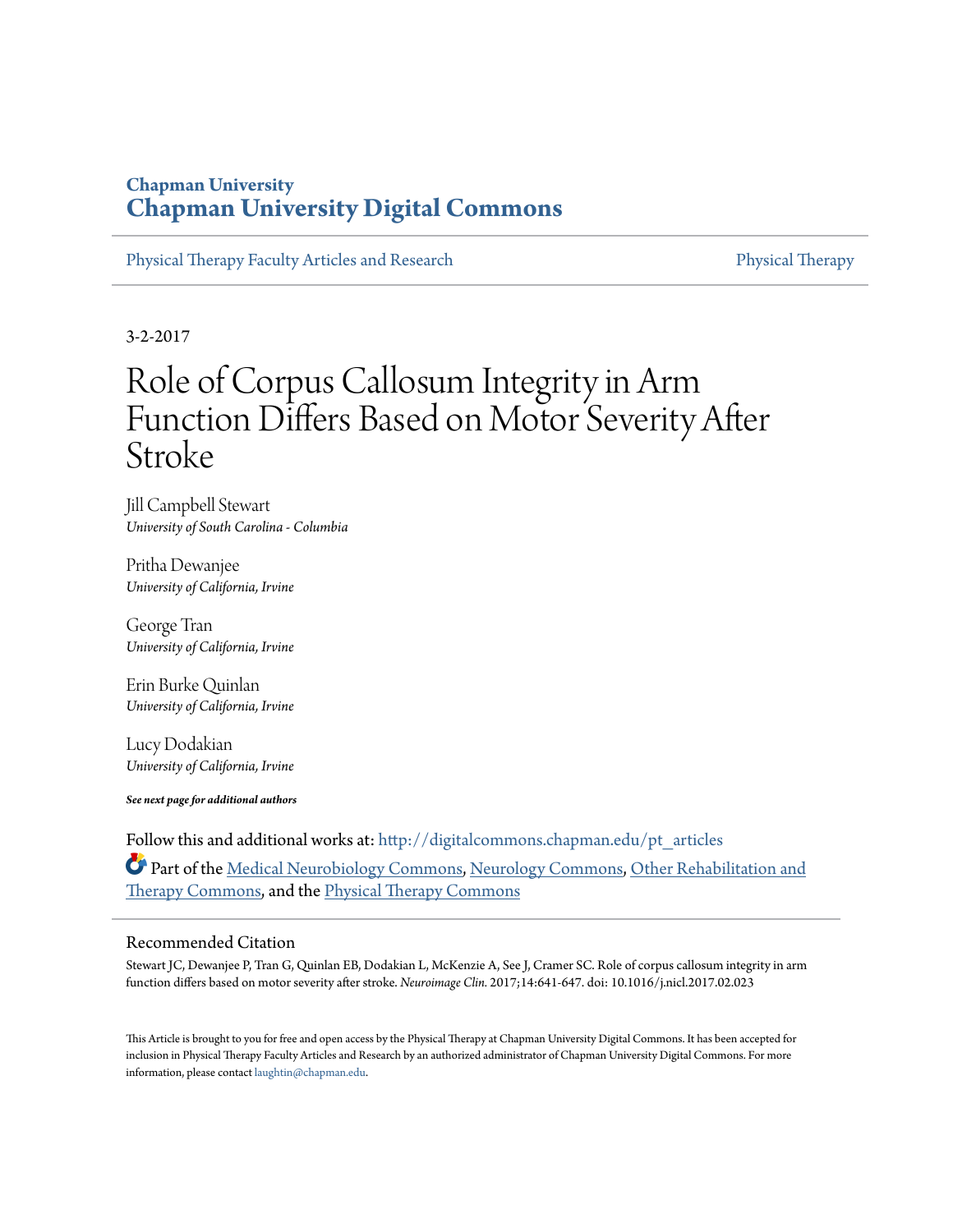# Role of Corpus Callosum Integrity in Arm Function Differs Based on Motor Severity After Stroke

# **Comments**

This article was originally published in *NeuroImage: Clinical*, volume 14, in 2017. [DOI: 10.1016/](http://dx.doi.org/10.1016/j.nicl.2017.02.023) [j.nicl.2017.02.023](http://dx.doi.org/10.1016/j.nicl.2017.02.023)

## **Creative Commons License**  $\bigcirc$   $\circ$

This work is licensed under a [Creative Commons Attribution-Noncommercial-No Derivative Works 4.0](http://creativecommons.org/licenses/by-nc-nd/4.0/) [License.](http://creativecommons.org/licenses/by-nc-nd/4.0/)

# **Copyright**

Elsevier

## **Authors**

Jill Campbell Stewart, Pritha Dewanjee, George Tran, Erin Burke Quinlan, Lucy Dodakian, Alison McKenzie, Jill See, and Steven C. Cramer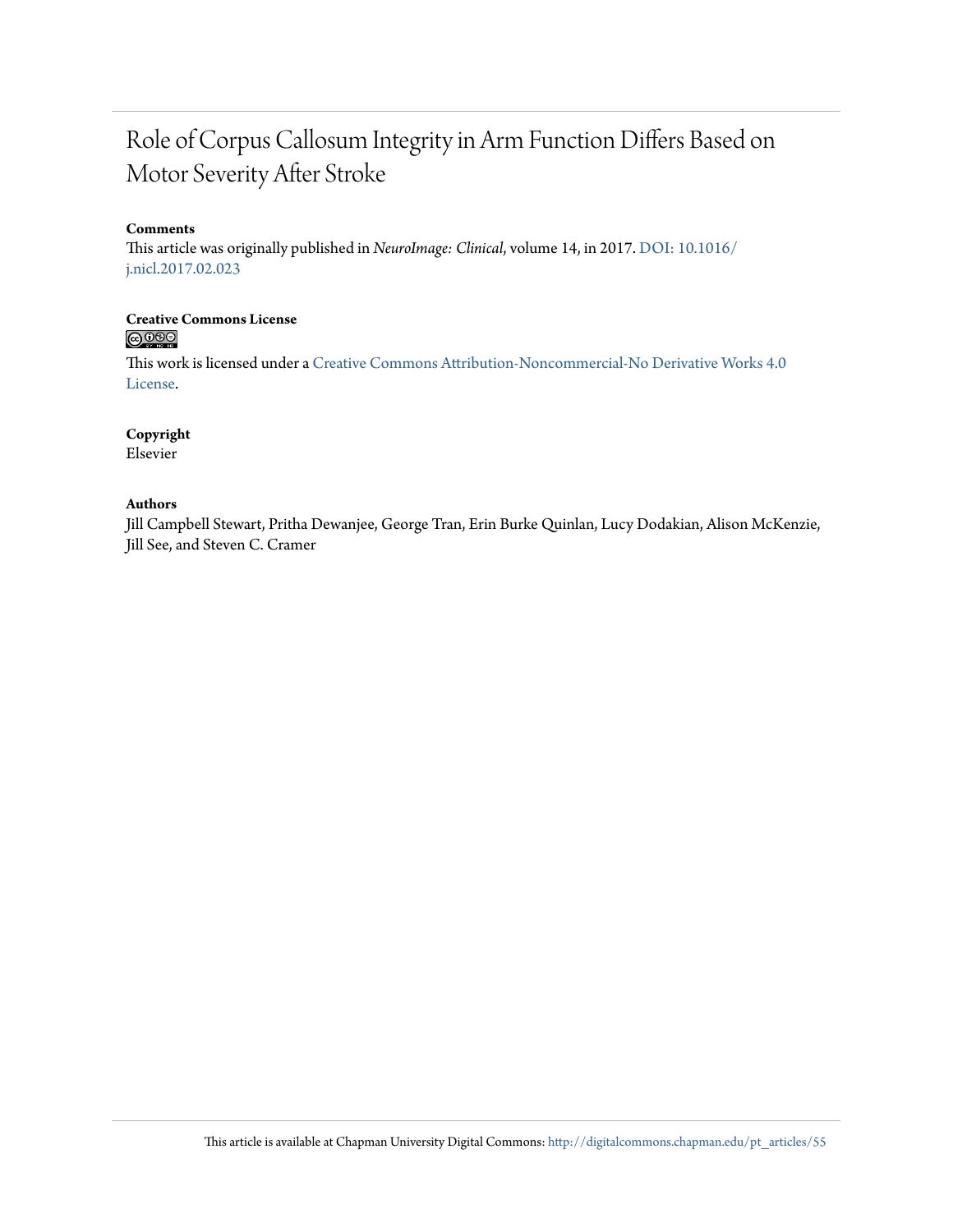Contents lists available at ScienceDirect

NeuroImage: Clinical





journal homepage: <www.elsevier.com/locate/ynicl>

# Role of corpus callosum integrity in arm function differs based on motor severity after stroke



Jill Campbell Stewart<sup>a,</sup>\*, Pritha Dewanjee<sup>b</sup>, George Tran<sup>b</sup>, Erin Burke Quinlan<sup>b</sup>, Lucy Dodakian<sup>b</sup>, Alison McKenzie<sup>c</sup>, Jill See<sup>b</sup>, Steven C. Cramer<sup>b</sup>

<sup>a</sup> Program in Physical Therapy, Department of Exercise Science, University of South Carolina, Columbia, SC 29208, USA <sup>b</sup> Departments of Neurology and Anatomy & Neurobiology, University of California, Irvine, CA 92697, USA <sup>c</sup> Department of Physical Therapy, Chapman University, Orange, CA 92866, USA

#### article info abstract

Article history: Received 19 December 2016 Received in revised form 3 February 2017 Accepted 28 February 2017 Available online 02 March 2017

Keywords: Diffusion tensor imaging Stroke Motor Rehabilitation

While the corpus callosum (CC) is important to normal sensorimotor function, its role in motor function after stroke is less well understood. This study examined the relationship between structural integrity of the motor and sensory sections of the CC, as reflected by fractional anisotropy (FA), and motor function in individuals with a range of motor impairment level due to stroke. Fifty-five individuals with chronic stroke (Fugl-Meyer motor score range 14 to 61) and 18 healthy controls underwent diffusion tensor imaging and a set of motor behavior tests. Mean FA from the motor and sensory regions of the CC and from corticospinal tract (CST) were extracted and relationships with behavioral measures evaluated. Across all participants, FA in both CC regions was significantly decreased after stroke ( $p < 0.001$ ) and showed a significant, positive correlation with level of motor function. However, these relationships varied based on degree of motor impairment: in individuals with relatively less motor impairment (Fugl-Meyer motor score > 39), motor status correlated with FA in the CC but not the CST, while in individuals with relatively greater motor impairment (Fugl-Meyer motor score ≤ 39), motor status correlated with FA in the CST but not the CC. The role interhemispheric motor connections play in motor function after stroke may differ based on level of motor impairment. These findings emphasize the heterogeneity of stroke, and suggest that biomarkers and treatment approaches targeting separate subgroups may be warranted. © 2017 The Authors. Published by Elsevier Inc. This is an open access article under the CC BY-NC-ND license [\(http://](0opyright_ulicense)

[creativecommons.org/licenses/by-nc-nd/4.0/\)](0opyright_ulicense).

#### 1. Introduction

Persistent deficits in arm function are a significant contributor to reduced quality of life after stroke [\(Nichols-Larsen et al., 2005](#page-7-0)). Rehabilitation interventions can improve arm function, however, response to treatment varies [\(Prabhakaran et al., 2008; Stinear, 2010\)](#page-7-0).While several behavioral and imaging measures have been shown to predict treatment response ([Burke Quinlan et al., 2015; Chen and Winstein, 2009;](#page-7-0) [Riley et al., 2011; Stinear and Byblow, 2014; Wu et al., 2015](#page-7-0)), it is currently not fully known why some individuals benefit from a period of motor training more than others. An improved understanding of brain structure-motor behavior relationships is needed to help develop possible predictors of response to or potential targets of rehabilitation interventions.

The corticospinal tract (CST) is an important neural correlate of arm and hand function after stroke. In chronic stroke, CST structural integrity often correlates with baseline arm function [\(Burke et al., 2014;](#page-7-0)

E-mail address: [jcstewar@mailbox.sc.edu](mailto:jcstewar@mailbox.sc.edu) (J.C. Stewart).

[Lindenberg et al., 2010a; Park et al., 2013\)](#page-7-0), however, this factor generally leaves a significant amount of variance unaccounted for, suggesting additional factors play a role. The corpus callosum (CC) serves as the structural connection between homologous sensorimotor cortices and plays a role in the control of skilled movement [\(Fling and Seidler,](#page-7-0) [2012; Fling et al., 2011](#page-7-0)). Some studies have suggested that the integrity of sensorimotor regions of the CC correlates with motor function after stroke [\(Li et al., 2015; Lindenberg et al., 2012; Wang et al., 2012](#page-7-0)), however, these studies have been small and conflicting results have been reported ([Borich et al., 2012a; Mang et al., 2015\)](#page-7-0). Additionally, most previous studies investigating the CC integrity after stroke have primarily included individuals with mild to moderate motor impairment ([Li et](#page-7-0) [al., 2015; Liu et al., 2015; Wang et al., 2012\)](#page-7-0). Level of motor impairment may be an important factor in determining the role of functional interhemispheric connections after stroke [\(Bradnam et al., 2012](#page-7-0)), however, no studies to date have examined whether the relationship between CC structural integrity and motor function differs based on motor severity.

The current study examined the effect of stroke on the integrity of the motor and sensory regions of the CC in individuals with a range of motor impairment level. We predicted that CC integrity would be

2213-1582/© 2017 The Authors. Published by Elsevier Inc. This is an open access article under the CC BY-NC-ND license [\(http://creativecommons.org/licenses/by-nc-nd/4.0/](0opyright_ulicense)).

<sup>⁎</sup> Corresponding author at: University of South Carolina, 921 Assembly Street, Room 301D, Columbia, SC 29208, USA.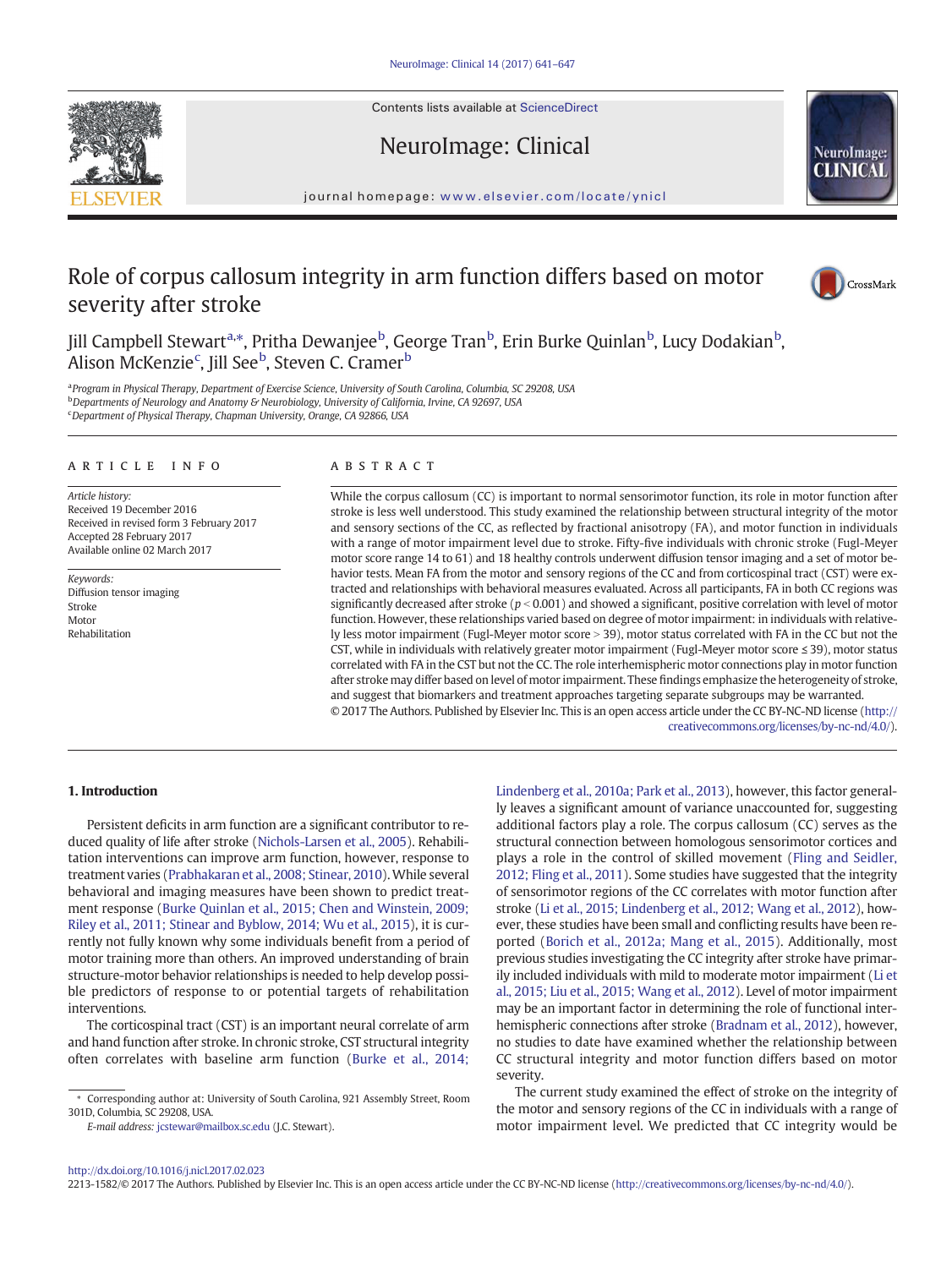<span id="page-3-0"></span>decreased after stroke compared to controls and that lower structural integrity would be related to poorer motor function. Additionally, given that the role of interhemispheric functional connections differs based on motor severity, we expected that this structure-function relationship would differ based on degree of motor impairment.

#### 2. Materials and methods

#### 2.1. Participants

Data from 55 individuals post-stroke who were participants in three separate research studies [\(Burke Quinlan et al., 2015; Stewart et al.,](#page-7-0) [2016; Wu et al., 2015\)](#page-7-0) and 18 older, nondisabled controls were included in the current analysis. Data presented here were collected prior to any intervention and includes all available data from the three studies. Eligibility criteria varied between studies but all participants with stroke were required to be at least 18 years of age, have a confirmed diagnosis of stroke at least 3 months prior to enrollment, present with some residual arm motor deficit, and have no contraindication to magnetic resonance imaging (MRI) ([Kleim et al., 2007](#page-7-0)). All participants provided written informed consent prior to study participation through a protocol approved by the University of California, Irvine Institutional Review Board.

#### 2.2. Clinical measures of motor function

The upper extremity Fugl-Meyer (UE FM) motor score ([See et al.,](#page-7-0) [2013](#page-7-0)), Box & Blocks test (BBT) ([Mathiowetz et al., 1985](#page-7-0)), and the hand domain of the Stroke Impact Scale (SIS) ([Duncan et al., 1999](#page-7-0)) were used to measure arm motor impairment, motor function, and health related quality of life, respectively. For all measures, a higher score indicates greater function. All clinical measures were completed by a licensed physical therapist.

#### 2.3. Measures of white matter integrity

All participants underwent a single MRI session on a 3T Achieva scanner (Phillips Medical System, Best, Netherlands). A high resolution structural MPRAGE image was acquired (TR  $= 8.4$  ms, TE  $= 3.9$  ms) which included 150, 1 mm thick slices with no interslice gap (acquisition voxel size 1 mm<sup>3</sup>). A T2-FLAIR image was also acquired (TR  $=$ 11.000 ms,  $TE = 125$  ms) and included 31, 5 mm thick slices (acquisition voxel size 0.58 mm  $\times$  0.58 mm  $\times$  5 mm). Diffusion tensor images (DTI) were acquired using echo planar imaging (TR  $= 11.190$  ms,  $TE = 69$  ms) and included 60, 2 mm axial slices with no interslice gap, 32 directions, and a b value of 800  $s/mm^2$  (acquisition voxel size 1.75 mm  $\times$  1.75 mm  $\times$  2 mm).

Structural integrity of the CC and CST was quantified by mean fractional anisotropy (FA) from the DTI images in selected regions of interest (ROI) using the FMRIB Software Library (FSL; FMRIB Center, Oxford, UK). FA is a measure of the structural integrity of white matter with values ranging between 0 (isotropic) and 1 (anisotropic). Higher FA values indicate greater white matter structural integrity along a primary direction. Diffusion images were corrected for eddy currents and head motion followed by removal of the skull and dura ([Smith, 2002](#page-8-0)). A voxelwise map of FA was then created using DTIFit. Masks were manually drawn on the motor and sensory sections of the CC and the CST in each participant's native space. The accuracy of all masks was confirmed by a second investigator (JCS). Mean FA was extracted from each ROI using a threshold of  $FA > 0.2$ .

The motor and sensory sections of the CC were defined as sections III and IV as described by Hofer and Frahm ([Hofer and Frahm, 2006\)](#page-7-0) (Supplemental Fig. 1). Both masks included the center slice and four adjacent slices. To determine the integrity of the CST, an ROI was drawn on the axial slice that showed the largest cross-sectional area of the cerebral peduncle [\(Schaechter et al., 2008](#page-7-0)). The cerebral peduncle was chosen for this measure as it contains descending CST motor fibers and was remote from the stroke lesion in this study cohort. CST FA ratio was calculated (FA<sub>lesioned</sub>/FA<sub>nonlesioned</sub>) to determine CST integrity in the lesioned hemisphere for each individual. An ROI approach to determining FA and FA ratio in the CST of the lesioned hemisphere has been shown to have good intra- and inter-rater reliability [\(Borich et al., 2012b](#page-7-0)).

#### 2.4. Stroke lesion location

The stroke lesion was outlined manually on the T1 structural image in MRIcron [\(http://www.mccauslandcenter.sc.edu/mricro/mricon](http://www.mccauslandcenter.sc.edu/mricro/mricon)) using the T2-FLAIR image as a guide in each participant's native space. All areas of injured tissue including the lesion core and surrounding diffuse injury were included in the mask. All lesion masks were confirmed by a second investigator (JCS). A previous analysis in our laboratory found good intra- and inter-rater reliability with this approach to lesion mask drawing ([Burke et al., 2014\)](#page-7-0). Stroke lesions were then classified as to whether transcallosal fibers were lesioned or not. First, a model was created using data from the control participants. Tracts were drawn in native space using each CC mask as a seed region using probabilistic tractography in FSL [\(Behrens et al., 2007\)](#page-7-0). Each tract was thresholded (1% of total streamlines), binarized, and transformed to MNI space in FSL. A sum mask of all tracts across participants was created and thresholded at  $N \geq 3$  (voxels where at least three control participants had a tract). Next, each stroke lesion (transformed to MNI space) was categorized as overlapping the sum mask (above CC) or not overlapping the sum mask (below CC).

#### 2.5. Statistical analysis

Statistical analysis was performed using JMP (version 8.0.2, SAS Institute, Inc., Cary, NC). Mean FA was compared between groups (stroke, control) with an independent t-test and within group with a paired ttest (2-tailed  $\alpha = 0.05$ ). The relationship between mean FA and each



**Number of Subjects** 

Fig. 1. Summary mask of stroke lesions. Color represents number of participants with a lesion in that voxel. All stroke lesions were flipped to the right side for data presentation.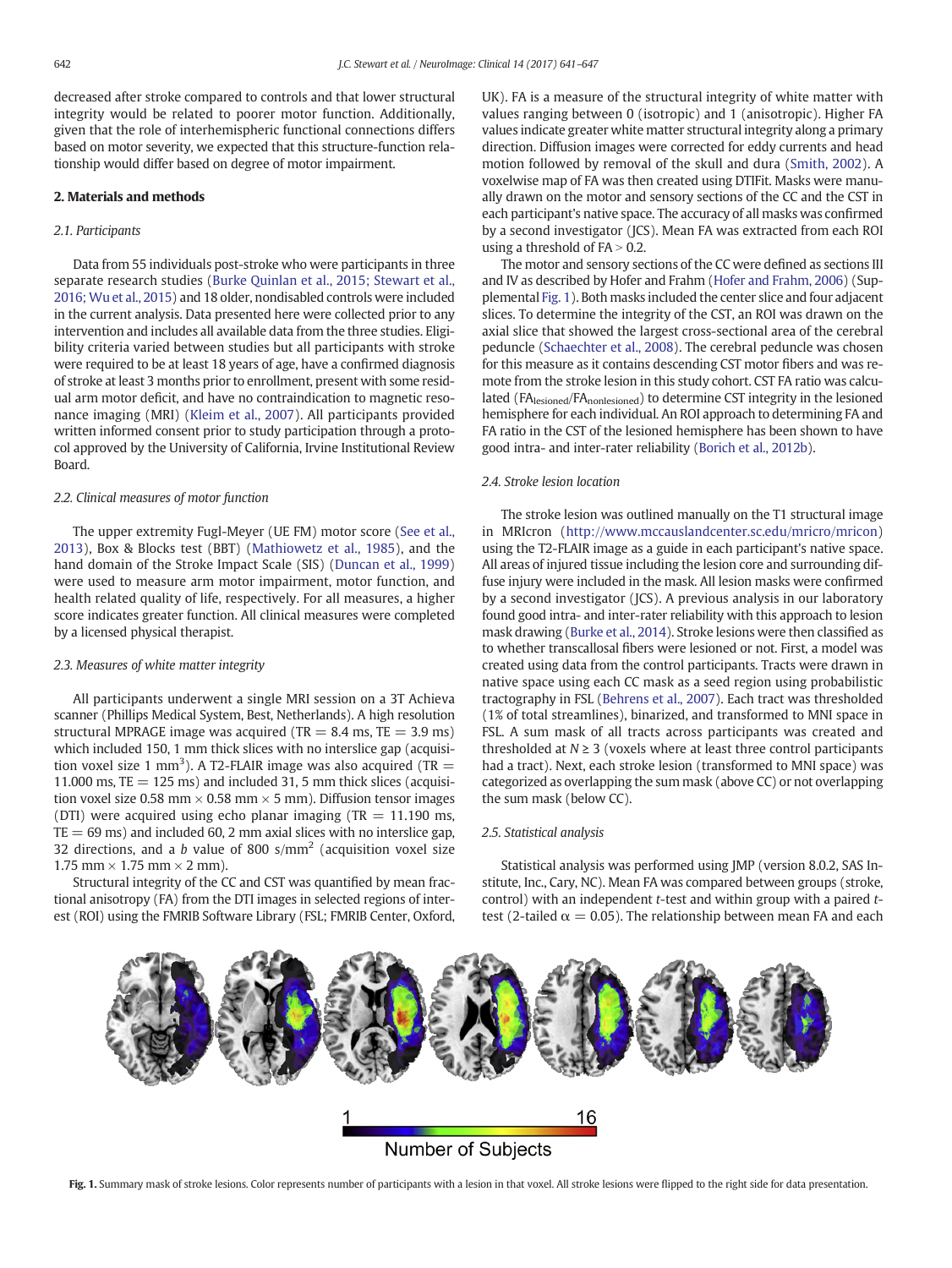clinical measure was determined using correlation analysis. To determine if correlations differed based on motor severity, the stroke group was split into a lower FM group (UE FM ≤ 39) and a higher FM group (UE FM  $>$  39) based on the group mean; this mean score is similar to group means reported in previous large, multi-site clinical trials [\(Winstein et al., 2016; Wolf et al., 2006\)](#page-8-0) and a suggested score to delineate mild motor impairment from moderate to severe motor impairment in studies of neural repair ([Dobkin and Carmichael, 2016\)](#page-7-0). The relationship between white matter integrity and motor status was examined for the entire stroke population and individually for each subgroup (Low FM, High FM). Pearson's r is reported unless data was not normally distributed or data could not be converted to achieve normality; in such instances, Spearman's  $\rho$  is reported. For all correlations, a pvalue corrected for the number of brain regions ( $p < 0.0167$ ) was used to determine significance.

Step-wise linear regression modeling was conducted to examine whether multiple variables combined to predict motor function in each subgroup (Low FM, High FM). Possible predictors included white matter integrity (CST, motor CC, sensory CC), age, months post-stroke, and lesion volume. Lesion location (above CC/below CC) was entered as a possible predictor in all models. All possible predictors that had a bivariate correlation ( $p < 0.1$ ) with the dependent variable (UE FM, SIS Hand) were advanced to a forward stepwise multivariate model  $(p < 0.05$  to enter,  $p > 0.1$  to leave).

#### 3. Results

#### 3.1. Participants

On average, participants with stroke presented with moderate motor impairment, minimal sensory impairment, decreased arm and hand function, and reported moderate to significant difficulty in using the paretic hand to perform functional activities (Table 1). Stroke lesions were both cortical and subcortical [\(Fig. 1](#page-3-0)) and were equally distributed between the right and left hemispheres. No participant had stroke injury to any of the ROIs used in the analysis.

#### 3.2. Corpus callosum and corticospinal tract integrity – All participants

Mean FA for the motor and sensory sections of the CC is shown in Fig. 2. FA was significantly lower in the stroke group compared to the control group in both the motor and sensory ( $p < 0.001$ ) sections of the corpus callosum. As expected, mean FA was significantly lower in the

### Table 1

Participant demographics.

|                                               | Stroke           | Control         |
|-----------------------------------------------|------------------|-----------------|
| N                                             | 55               | 18              |
| Age                                           | 59.4 (21-86)     | $65.0(48-81)$   |
| Gender                                        | 18F/37M          | 13F/5M          |
| Hand dominance                                | 53R/2L           | 18 <sub>R</sub> |
| Box & blocks paretic/left                     | $16.2 (0-56)^*$  | 58.3 (46-75)    |
| Box & blocks non-paretic/right                | $52.3(26-73)$    | $60.1(46-75)$   |
| Months post-stroke                            | $11.7(3-85)$     |                 |
| Side of stroke lesion                         | 33L/22R          |                 |
| Lesion type                                   | 88%I/12%H        |                 |
| Lesion volume (cc)                            | 27.8 (0.2-178.4) |                 |
| Diabetes mellitus <sup>†</sup>                | 28%Y             |                 |
| Hypertension <sup>†</sup>                     | 51%Y             |                 |
| Hypercholesterolemia <sup>t</sup>             | 49%Y             |                 |
| Received tPA <sup>t</sup>                     | 11%Y             |                 |
| NIH Stroke Scale                              | $3.8(0-11)$      |                 |
| UE FM motor score (max 66)                    | 38.5 (14-61)     |                 |
| SIS hand domain (max 5)                       | $2.3(1.0-4.6)$   |                 |
| Nottingham sensory score ( $N = 44$ ; max 17) | $14.0(4-17)$     |                 |

Values represent group mean (range).  $Y = Yes$ ;  $I = Ischemic$ ;  $H = Hemorrhagic$ ; tPA = Tissue plasminogen activator.  $^{\rm t}$ Data available for some participants.  $^{\ast}p$  < 0.05 for difference between paretic and non-paretic arms.



Fig. 2. Mean FA in each group for the motor and sensory regions of the corpus callosum (A) and the corticospinal tract (B). Each bar represents the group mean with standard error bars.  $p < 0.05$  for differences between groups/sides.

ipsilesional CST compared to the contralesional CST ( $p < 0.001$ ) leading to a mean CST FA ratio of 0.71  $\pm$  0.19 (compared to a ratio of 0.98  $\pm$  0.07 in controls). Within the stroke group, CST FA ratio positively correlated with FA in the motor ( $r = 0.306$ ,  $p = 0.008$ ) and sensory ( $r = 0.273$ ,  $p = 0.019$ ) sections of the CC such that individuals with greater CST integrity (higher ratio) had higher integrity in the CC.

#### 3.3. Relationship between white matter integrity and motor function – All participants

Overall, FA in both the motor section of the CC and the CST showed a positive correlation with motor function (Supplemental Table 1). Individuals with greater white matter integrity (higher FA) in these regions tended to have less motor impairment (higher UE FM score), move more blocks on the BBT, and report less difficulty using the hand in everyday activities (higher SIS hand score). The sensory section of the CC showed a positive relationship with SIS hand score only.

#### 3.4. Relationship between white matter integrity and motor function – Participants grouped by level of motor impairment

The stroke group was divided into a Low FM group ( $n = 29$ ) and a High FM group ( $n = 26$ ). These two subgroups did not significantly differ in age or months post-stroke but did differ in lesion volume and in measures of motor function ([Table 2,](#page-5-0) Supplemental Fig. 2). The Low FM group had significantly lower FA than the High FM group in the CST (CST FA ratio) and the motor section of the CC; FA in the sensory section of the CC was also lower but this difference did not quite reach statistical significance ( $p = 0.07$ ). Mask volume (CST, motor CC, sensory CC) did not significantly differ between the two subgroups ( $p > 0.108$ across comparisons).

The relationship between white matter structural integrity and motor function was examined for each subgroup individually [\(Table 3,](#page-5-0) [Fig.3\)](#page-6-0). In the Low FM group, CST FA ratio but not FA in the motor section of the CC correlated with UE FM motor score; a similar trend was seen for number of blocks moved on the BBT ( $\rho = 0.407$ ,  $p = 0.029$ ). In the High FM group, motor function correlated with structural integrity as well, but in the CC and not the CST. Mean FA in the motor section of the CC but not CST FA ratio correlated with SIS Hand domain; a similar trend was found between the motor CC and UE FM motor score ( $p =$ 0.058).

Based on the results of the bivariate correlation analysis, the dependent variable used for regression analyses were the UE FM for the Low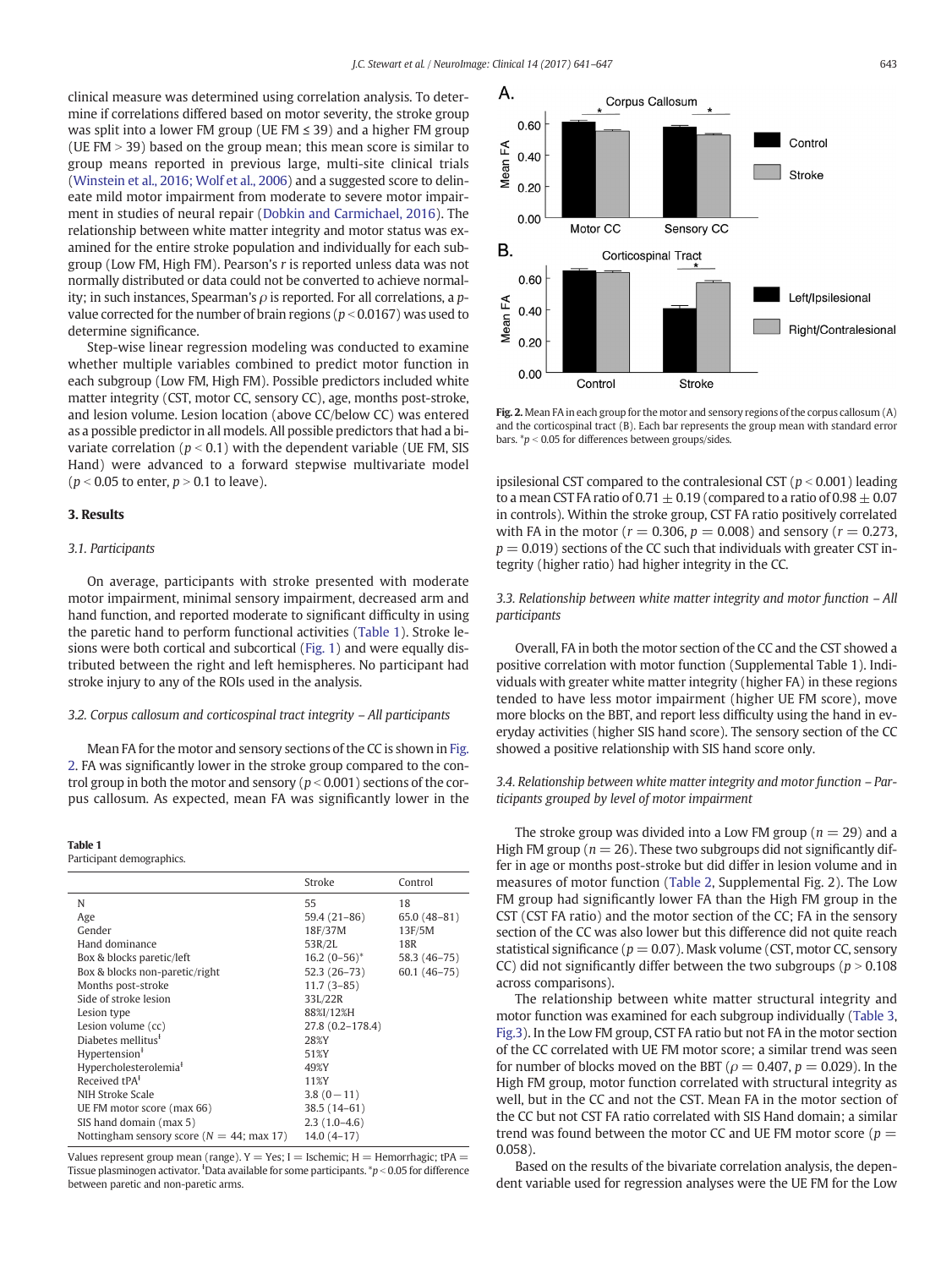<span id="page-5-0"></span>

| Table 2                                                   |  |
|-----------------------------------------------------------|--|
| Clinical measures and white matter integrity by subgroup. |  |

|                                                 | Low FM group    | High FM group     |
|-------------------------------------------------|-----------------|-------------------|
| N                                               | 29              | 26                |
| Age                                             | $59.6 + 14.9$   | $59.1 + 13.6$     |
| Months post-stroke                              | $6.4 + 6.9$     | $17.7 + 25.1$     |
| Side of stroke lesion                           | 15R/14L         | 7R/19L            |
| Lesion volume (cc)                              | $40.8 + 52.7$   | $11.1 + 16.3^*$   |
| Lesion location (above CC/below CC)             | 13/16           | 6/20              |
| UE FM motor score (max 66)                      | $26.6 + 8.0$    | $51.9 \pm 6.0$    |
| SIS hand domain (max 5)                         | $1.5 + 0.7$     | $3.1 + 0.9^*$     |
| Box & blocks paretic (# blocks moved)           | $3.6 + 5.1$     | $30.3 + 14.1^*$   |
| Box & blocks non-paretic (# blocks moved)       | $51.3 + 12.5$   | $53.3 + 8.7$      |
| Nottingham sensory score (max 17)               | $12.7 + 4.8$    | $15.5 + 2.5$      |
| Ipsilesional CST mask volume (mm <sup>3</sup> ) | $130.1 + 23.8$  | $140.2 + 28.9$    |
| Motor CC mask volume $\rm (mm^3)$               | $606.0 + 142.0$ | 596.2 $\pm$ 107.2 |
| Sensory CC mask volume (mm <sup>3</sup> )       | $243.5 + 64.6$  | $274.8 + 77.4$    |
| CST FA ratio                                    | $0.64 + 0.19$   | $0.79 + 0.16^*$   |
| Motor CC mean FA                                | $0.54 + 0.07$   | $0.58 + 0.05^*$   |
| Sensory CC mean FA                              | $0.52 + 0.07$   | $0.55 + 0.06$     |

Values represent group mean  $\pm$  standard deviation. \*p < 0.05 for difference between groups.

FM group and the SIS hand domain for the High FM group. In the Low FM group, only CST ratio showed a bivariate correlation with UE FM motor score. CST ratio was a significant predictor of UE FM motor score (F = 9.017,  $p = 0.006$ ,  $R^2 = 0.223$ ); adding lesion location (above CC/below CC) did not significantly increase ( $p = 0.732$ ) the variance in UE FM motor score explained. In the High FM group, motor CC FA, sensory CC FA, months post-stroke ( $r = 0.422$ ,  $p = 0.032$ ), and lesion volume ( $r = -0.357$ ,  $p = -0.073$ ) showed a bivariate correlation with SIS hand domain. Motor CC FA and months post-stroke remained in the final model for prediction of SIS hand domain ( $F = 7.091$ ,  $p =$ 0.004,  $R^2 = 0.328$ ); adding lesion location did not significantly increase  $(p > 0.732)$  the variance in SIS hand domain score explained.

#### 4. Discussion

This study examined CC and CST structural integrity in individuals with chronic stroke and whether brain-behavior relationships differed according to level of motor impairment. Both the motor and sensory sections of the CC and the CST showed significantly less integrity after stroke compared to a group of older nondisabled adults. Across all stroke participants, variability in the structural integrity of these regions between individuals correlated with variability in motor impairment and function. However, the relationship between brain structure and motor function differed based on level of motor impairment. The integrity of structural connections contained in the motor section of the CC correlated with motor status in individuals with less motor impairment but not in individuals with more motor impairment. Instead, in individuals with greater motor impairment, motor status showed a significant correlation with CST integrity only. Differences in brain structure-motor function relationships based on level of motor impairment may have

#### Table 3

Correlation between white matter integrity and motor function based on level of motor impairment.

|                                | CC motor FA | CC sensory FA | CST FA ratio |
|--------------------------------|-------------|---------------|--------------|
| High FM group                  |             |               |              |
| <b>UE FM</b> total             | 0.377       | 0.119         | 0.227        |
| Box & blocks                   | 0.317       | 0.169         | 0.075        |
| SIS hand domain                | $0.508*$    | 0.352         | 0.070        |
| Low FM group                   |             |               |              |
| <b>UE FM</b> total             | $-0.036$    | 0.239         | $0.500*$     |
| Box & blocks <sup>+</sup>      | $-0.126$    | 0.086         | 0.407        |
| $SIS$ hand domain <sup>+</sup> | $-0.059$    | 0.127         | 0.319        |
|                                |             |               |              |

 $*p < 0.0167$ ;  $*$ Spearman's  $\rho$  reported, all other values are Pearson's r.

implications for the development and assessment of intervention protocols aimed at optimizing arm function after stroke.

Most previous studies investigating the CC integrity after stroke have focused on individuals with a narrow range of deficits (mild to moderate motor impairment) and a narrow range of injury topography (subcortical stroke below the level of the CC) [\(Li et al., 2015; Lindenberg](#page-7-0) [et al., 2012; Liu et al., 2015; Wang et al., 2012](#page-7-0)), choices in study design that might limit the extent to which results generalize. The current study, however, included individuals with a wide range of motor impairment and lesion locations. Overall, FA in the motor and sensory sections of the CC was significantly lower in the stroke group compared to controls and this decrease correlated with level of motor function. Lower FA values are thought to be indicative of axon damage or reduced myelin integrity that result in changes in diffusivity in either the axial or radial directions ([Song et al., 2003; Zhang et al., 2009](#page-8-0)). There are several possible explanations for the observed reduction in CC integrity. Since our study population included stroke lesions above the level of the CC, a decrease in CC integrity may have been due to the stroke injuring the target cortical regions of axons contained in the CC [\(Bonilha et al.,](#page-7-0) [2014\)](#page-7-0). It is also possible that changes in CC integrity were due to a general decrease in movement and physical activity ([Gow et al., 2012](#page-7-0)). Finally, an increase in leukoaraiosis in the stroke group may have theoretically contributed to the decrease in CC integrity. Given that leukoaraiosis primarily presents in periventricular white matter [\(Etherton et al., 2016](#page-7-0)), we do not expect this to have directly affected the white matter in our CC ROIs; however, such white matter changes could affect the overall integrity of the tract. Overall, the structural integrity of the CC after stroke may have implications for functional connections between motor and sensory brain regions in the two hemispheres ([Liu et al., 2015](#page-7-0)) and the effectiveness of interventions that target interhemispheric interactions.

The results of the current study support the role of the CST in motor function after stroke. However, our results suggest that above a critical level of motor capability, neural resources other than the CST may also play an important role in motor function. In individuals with relatively greater motor impairment (UE FM ≤ 39), motor function correlated with integrity of the CST but not integrity of the motor section of the CC, suggesting that the role of these interhemispheric connections in supporting movement may be limited in this subgroup. In individuals with relatively less impairment (UE FM  $>$  39), higher FA in the CST did not correspond to greater motor function. Instead, higher FA in the motor section of the CC related to better motor function, supporting the idea that connectivity between the two motor cortices may show compensatory changes to support movement [\(Liu et al., 2015](#page-7-0)). It is possible that FA is not a sensitive measure of CST integrity in more mildly impaired individuals with chronic stroke ([Stinear et al., 2007\)](#page-8-0); other measures of integrity, such as functional integrity measured with transcranial magnetic stimulation, may better reflect the status of the CST in this subgroup. Overall, these differences in the structural correlates of motor function based on level of motor impairment support the idea that biomarkers of motor recovery vary based on the characteristics of the stroke group [\(Burke and Cramer, 2013\)](#page-7-0) and should be considered in future studies that investigate predictors of motor function.

Functional connectivity between the ipsilesional and contralesional sensorimotor cortices has been shown to correlate with level of arm function [\(Carter et al., 2010; Grefkes et al., 2008; Murase et al., 2004](#page-7-0)). However, the precise role of the contralesional hemisphere in arm function after stroke remains controversial, with some studies reporting a supportive role in motor function ([Lotze et al., 2006\)](#page-7-0) and others interference ([Murase et al., 2004](#page-7-0)). Level of motor impairment may be a factor in determining the role of the contralesional hemisphere in movement [\(Bradnam et al., 2012\)](#page-7-0). Our findings suggest that the interhemispheric structural connections contained in the CC may play a different role in arm and hand function based on level of motor impairment. Motor severity should be considered in future studies investigating the role of the contralesional hemisphere in motor function after stroke.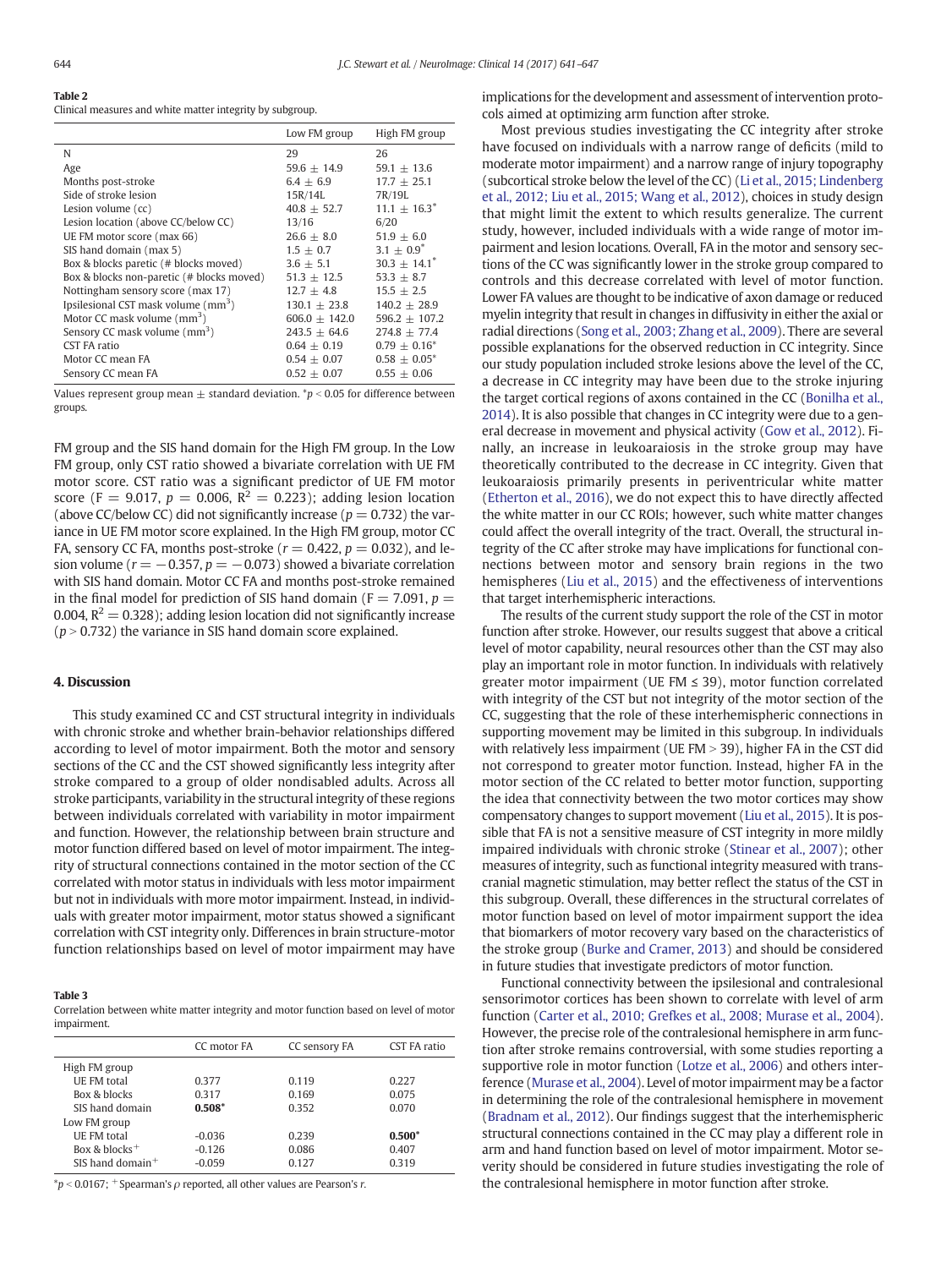<span id="page-6-0"></span>

Fig. 3. Relationship between UE FM Motor Score (A and B) and SIS Hand Domain Score (C and D) and mean FA in the motor section of the CC and CST FA ratio based on level of motor impairment. Each data point represents an individual participant. Regression line (Low FM group = solid line; High FM group = dashed line) and correlation coefficient (Low FM group = lower right corner; High FM group = upper left corner) shown separately for each group.  $\gamma p < 0.0167$  for significant correlation.

The High FM group and Low FM group differed in the structural integrity of CST and motor CC; individuals with less motor function (Low FM group) showed overall lower integrity in these pathways. These same individuals also had significantly larger lesion volume and were less months post-stroke, although all participants were in the chronic phase of stroke recovery. Therefore, we cannot fully determine if group differences in FA were due to differences in level of motor function or these other variables (lesion volume, months post-stroke). We did include these variables as possible predictors of motor status in the regression model analyses conducted in each subgroup. Only months post-stoke remained as a significant predictor for the High FM group; neither variable was a predictor for the Low FM group. Variability in months post-stroke was greater in the High FM compared to the Low FM group and may partially explain this finding. Future work should include time post-stroke in addition to white matter pathway integrity as a possible predictor of motor status after stroke.

The findings of this study may have implications for the development and implementation of rehabilitation techniques aimed at improving arm function in chronic stroke. The effectiveness of interventions that rely on interhemispheric connections (e.g. bimanual priming [\(Stinear et al., 2014\)](#page-8-0) or noninvasive stimulation of the nonlesioned hemisphere [\(Lindenberg et al., 2010b\)](#page-7-0)) may be particularly affected by the structural integrity of the CC and level of motor impairment; individuals with mild motor impairment and greater structural integrity may be expected to respond better. Interventions that target maximizing use of the remaining CST fibers may be more appropriate in individuals with relatively more severe motor impairment. While the current study is cross-sectional, the results highlight the critical value of stratification in studies of the motor system after stroke [\(Cramer, 2010\)](#page-7-0) and suggest that future work could investigate whether the structural integrity each motor pathway (CST, CC) predicts response to a period of motor training differently based on baseline level of motor impairment.

This study has a few limitations that should be considered in interpreting the results. This study investigated motor behavior-brain structure relationships in individuals with chronic stroke. The relationship between DTI derived measures of white matter pathway integrity and motor function may be different in the acute or sub-acute phase of stroke recovery; these measures may not capture the effects of stroke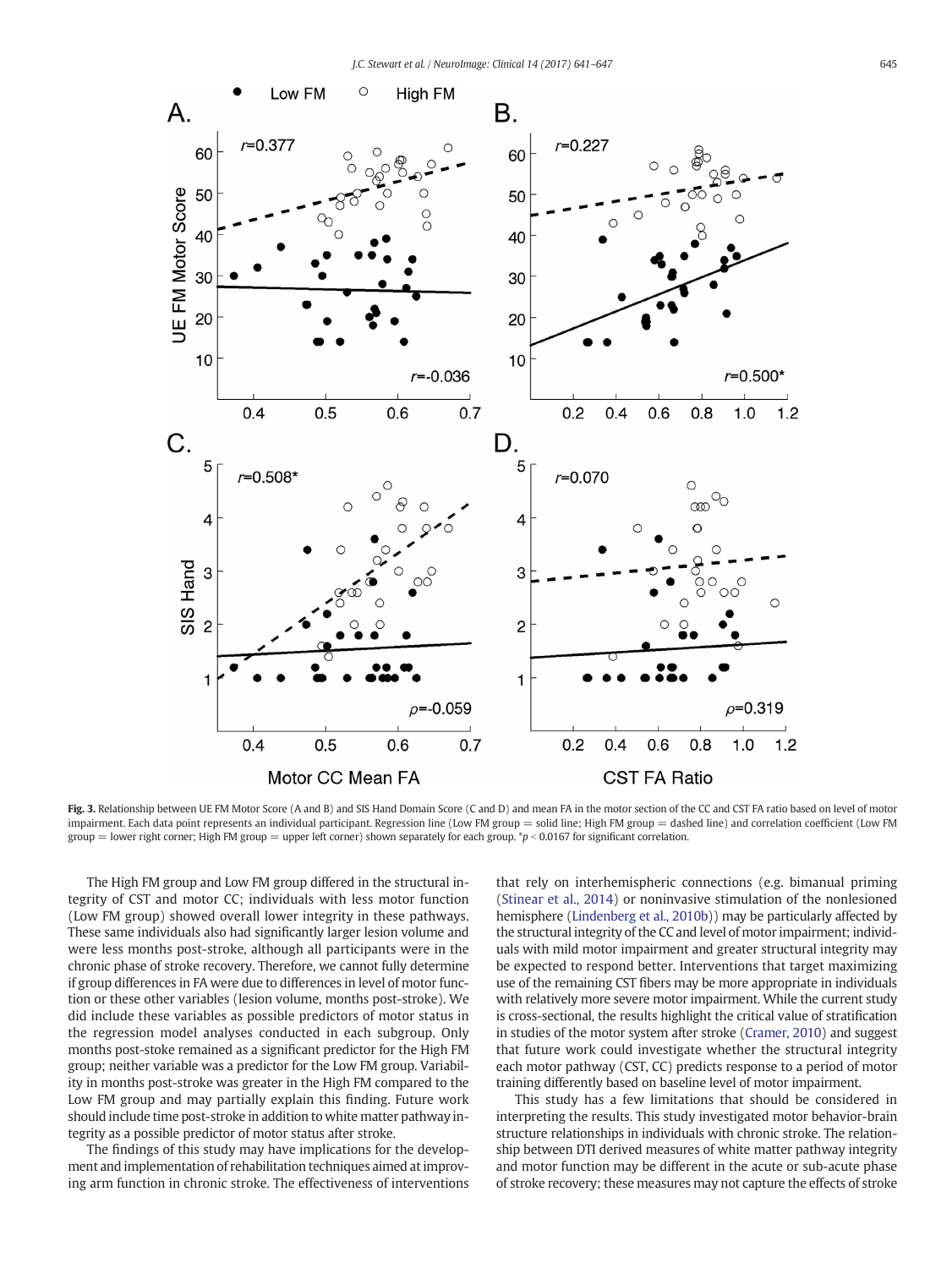<span id="page-7-0"></span>early in the recovery process (Doughty et al., 2016). No measures of functional connectivity or integrity of other motor pathways such as the rubrospinal tract (Ruber et al., 2012) were included in the current study. Future work could examine additional brain structure-brain function relationships and their role in motor function in a similarly diverse sample of individuals. This study provided a cross-sectional look at current functional status. Additional research could investigate whether these relationships change over time or predict response to a specific intervention. We used an ROI approach to quantify FA in the CC and CST similar to procedures used in other stroke studies. Whether this ROI approach or a tractography approach (e.g. tracts drawn between two motor cortices or tracts descending from motor cortex) is best to define white matter integrity after stroke is not fully known. Finally, we used a data driven approach to separate individuals into a lower and higher FM groups. The optimal approach for classification of individuals post-stroke for understanding brain-motor behavior relationships is not currently known. Future work could investigate these relationships using different classification approaches or other outcome measures.

#### 5. Conclusions

The interhemispheric structural connections between the primary motor and sensory cortices contained in the CC play an important role in motor function after stroke. The relationship between CC structural integrity and motor function was stronger in individuals with less motor impairment suggesting these callosal connections may be more important in individuals with greater movement capacity. Interventions that target communication between the two hemispheres after stroke may be impacted by the integrity of CC fibers and measurement of their status warrant consideration in future studies.

#### **Disclosures**

Steven C. Cramer has served as a consultant for MicroTransponder, Dart Neuroscience, RAND Corporation, and Roche.

#### Acknowledgements

This work was supported by National Institutes of Health grants T32 AR47752, R01 NS059909 and K24 HD074722 and the National Center for Research Resources grant UL1 TR000153.

#### Appendix A. Supplementary data

Supplementary data to this article can be found online at [http://dx.](http://dx.doi.org/10.1016/j.nicl.2017.02.023) [doi.org/10.1016/j.nicl.2017.02.023](http://dx.doi.org/10.1016/j.nicl.2017.02.023).

#### References

- Behrens, T.E., Berg, H.J., Jbabdi, S., Rushworth, M.F., Woolrich, M.W., 2007. [Probabilistic](http://refhub.elsevier.com/S2213-1582(17)30057-8/rf0005) diffusion tractography with multiple fi[bre orientations: what can we gain?](http://refhub.elsevier.com/S2213-1582(17)30057-8/rf0005) [NeuroImage 34, 144](http://refhub.elsevier.com/S2213-1582(17)30057-8/rf0005)–155.
- Bonilha, L., Rorden, C., Fridriksson, J., 2014. [Assessing the clinical effect of residual cortical](http://refhub.elsevier.com/S2213-1582(17)30057-8/rf0010) [disconnection after ischemic strokes. Stroke 45, 988](http://refhub.elsevier.com/S2213-1582(17)30057-8/rf0010)–993.
- Borich, M.R., Mang, C., Boyd, L.A., 2012a. [Both projection and commissural pathways are](http://refhub.elsevier.com/S2213-1582(17)30057-8/rf0015) [disrupted in individuals with chronic stroke: investigating microstructural white](http://refhub.elsevier.com/S2213-1582(17)30057-8/rf0015) [matter correlates of motor recovery. BMC Neurosci. 13, 107.](http://refhub.elsevier.com/S2213-1582(17)30057-8/rf0015)
- Borich, M.R., Wadden, K.P., Boyd, L.A., 2012b. [Establishing the reproducibility of two ap](http://refhub.elsevier.com/S2213-1582(17)30057-8/rf0020)[proaches to quantify white matter tract integrity in stroke. NeuroImage 59,](http://refhub.elsevier.com/S2213-1582(17)30057-8/rf0020) 2393–[2400.](http://refhub.elsevier.com/S2213-1582(17)30057-8/rf0020)
- Bradnam, L.V., Stinear, C.M., Barber, P.A., Byblow, W.D., 2012. [Contralesional hemisphere](http://refhub.elsevier.com/S2213-1582(17)30057-8/rf0025) [control of the proximal paretic upper limb following stroke. Cereb. Cortex 22,](http://refhub.elsevier.com/S2213-1582(17)30057-8/rf0025) 2662–[2671.](http://refhub.elsevier.com/S2213-1582(17)30057-8/rf0025)
- Burke, E., Cramer, S.C., 2013. [Biomarkers and predictors of restorative therapy effects after](http://refhub.elsevier.com/S2213-1582(17)30057-8/rf0030) [stroke. Curr. Neurol. Neurosci. Rep. 13, 329.](http://refhub.elsevier.com/S2213-1582(17)30057-8/rf0030)
- Burke Quinlan, E., Dodakian, L., See, J., McKenzie, A., Le, V., Wojnowicz, M., Shahbaba, B., Cramer, S.C., 2015. [Neural function, injury, and stroke subtype predict treatment](http://refhub.elsevier.com/S2213-1582(17)30057-8/rf0035) [gains after stroke. Ann. Neurol. 77, 132](http://refhub.elsevier.com/S2213-1582(17)30057-8/rf0035)–145.
- Burke, E., Dodakian, L., See, J., McKenzie, A., Riley, J.D., Le, V., Cramer, S.C., 2014. [A multi](http://refhub.elsevier.com/S2213-1582(17)30057-8/rf0040)[modal approach to understanding motor impairment and disability after stroke.](http://refhub.elsevier.com/S2213-1582(17)30057-8/rf0040) [J. Neurol. 261, 1178](http://refhub.elsevier.com/S2213-1582(17)30057-8/rf0040)–1186.
- Carter, A.R., Astafiev, S.V., Lang, C.E., Connor, L.T., Rengachary, J., Strube, M.J., Pope, D.L., Shulman, G.L., Corbetta, M., 2010. [Resting interhemispheric functional magnetic res](http://refhub.elsevier.com/S2213-1582(17)30057-8/rf0045)[onance imaging connectivity predicts performance after stroke. Ann. Neurol. 67,](http://refhub.elsevier.com/S2213-1582(17)30057-8/rf0045) 365–[375.](http://refhub.elsevier.com/S2213-1582(17)30057-8/rf0045)
- Chen, S.Y., Winstein, C.J., 2009. [A systematic review of voluntary arm recovery in](http://refhub.elsevier.com/S2213-1582(17)30057-8/rf0050) [hemiparetic stroke: critical predictors for meaningful outcomes using the interna](http://refhub.elsevier.com/S2213-1582(17)30057-8/rf0050)tional classifi[cation of functioning, disability, and health. J. Neurol. Phys. Ther. 33,](http://refhub.elsevier.com/S2213-1582(17)30057-8/rf0050) 2–[13.](http://refhub.elsevier.com/S2213-1582(17)30057-8/rf0050)
- Cramer, S.C., 2010. [Stratifying patients with stroke in trials that target brain repair. Stroke](http://refhub.elsevier.com/S2213-1582(17)30057-8/rf0055) [41, S114](http://refhub.elsevier.com/S2213-1582(17)30057-8/rf0055)–S116.
- Dobkin, B.H., Carmichael, S.T., 2016. The specifi[c requirements of neural repair trials for](http://refhub.elsevier.com/S2213-1582(17)30057-8/rf0060) [stroke. Neurorehabil. Neural Repair 30, 470](http://refhub.elsevier.com/S2213-1582(17)30057-8/rf0060)–478.
- Doughty, C., Wang, J., Feng, W., Hackney, D., Pani, E., Schlaug, G., 2016. [Detection and pre](http://refhub.elsevier.com/S2213-1582(17)30057-8/rf0065)[dictive value of fractional anisotropy changes of the corticospinal tract in the acute](http://refhub.elsevier.com/S2213-1582(17)30057-8/rf0065) [phase of a stroke. Stroke 47, 1520](http://refhub.elsevier.com/S2213-1582(17)30057-8/rf0065)–1526.
- Duncan, P.W., Wallace, D., Lai, S.M., Johnson, D., Embretson, S., Laster, L.J., 1999. [The stroke](http://refhub.elsevier.com/S2213-1582(17)30057-8/rf0070) [impact scale version 2.0. Evaluation of reliability, validity, and sensitivity to change.](http://refhub.elsevier.com/S2213-1582(17)30057-8/rf0070) [Stroke 30, 2131](http://refhub.elsevier.com/S2213-1582(17)30057-8/rf0070)–2140.
- Etherton, M.R., Wu, O., Rost, N.S., 2016. [Recent advances in leukoaraiosis: white matter](http://refhub.elsevier.com/S2213-1582(17)30057-8/rf0075) [structural integrity and functional outcomes after acute ischemic stroke. Curr. Cardiol.](http://refhub.elsevier.com/S2213-1582(17)30057-8/rf0075) [Rep. 18, 123.](http://refhub.elsevier.com/S2213-1582(17)30057-8/rf0075)
- Fling, B.W., Seidler, R.D., 2012. [Fundamental differences in callosal structure, neurophys](http://refhub.elsevier.com/S2213-1582(17)30057-8/rf0080)[iologic function, and bimanual control in young and older adults. Cereb. Cortex 22,](http://refhub.elsevier.com/S2213-1582(17)30057-8/rf0080) 2643–[2652.](http://refhub.elsevier.com/S2213-1582(17)30057-8/rf0080)
- Fling, B.W., Walsh, C.M., Bangert, A.S., Reuter-Lorenz, P.A., Welsh, R.C., Seidler, R.D., 2011. [Differential callosal contributions to bimanual control in young and older adults.](http://refhub.elsevier.com/S2213-1582(17)30057-8/rf0085) [J. Cogn. Neurosci. 23, 2171](http://refhub.elsevier.com/S2213-1582(17)30057-8/rf0085)–2185.
- Gow, A.J., Bastin, M.E., Munoz Maniega, S., Valdes Hernandez, M.C., Morris, Z., Murray, C., Royle, N.A., Starr, J.M., Deary, I.J., Wardlaw, J.M., 2012. [Neuroprotective lifestyles and](http://refhub.elsevier.com/S2213-1582(17)30057-8/rf0090) [the aging brain: activity, atrophy, and white matter integrity. Neurology 79,](http://refhub.elsevier.com/S2213-1582(17)30057-8/rf0090) 1802–[1808.](http://refhub.elsevier.com/S2213-1582(17)30057-8/rf0090)
- Grefkes, C., Nowak, D.A., Eickhoff, S.B., Dafotakis, M., Kust, J., Karbe, H., Fink, G.R., 2008. [Cortical connectivity after subcortical stroke assessed with functional magnetic reso](http://refhub.elsevier.com/S2213-1582(17)30057-8/rf0095)[nance imaging. Ann. Neurol. 63, 236](http://refhub.elsevier.com/S2213-1582(17)30057-8/rf0095)–246.
- Hofer, S., Frahm, J., 2006. [Topography of the human corpus callosum](http://refhub.elsevier.com/S2213-1582(17)30057-8/rf0100) revisited—comprehensive fi[ber tractography using diffusion tensor magnetic reso](http://refhub.elsevier.com/S2213-1582(17)30057-8/rf0100)[nance imaging. NeuroImage 32, 989](http://refhub.elsevier.com/S2213-1582(17)30057-8/rf0100)–994.
- Kleim, J.A., Kleim, E.D., Cramer, S.C., 2007. [Systematic assessment of training-induced](http://refhub.elsevier.com/S2213-1582(17)30057-8/rf0105) [changes in corticospinal output to hand using frameless stereotaxic transcranial mag](http://refhub.elsevier.com/S2213-1582(17)30057-8/rf0105)[netic stimulation. Nat. Protoc. 2, 1675](http://refhub.elsevier.com/S2213-1582(17)30057-8/rf0105)–1684.
- Li, Y., Wu, P., Liang, F., Huang, W., 2015. [The microstructural status of the corpus callosum](http://refhub.elsevier.com/S2213-1582(17)30057-8/rf0110) [is associated with the degree of motor function and neurological de](http://refhub.elsevier.com/S2213-1582(17)30057-8/rf0110)ficit in stroke pa[tients. PLoS One 10, e0122615.](http://refhub.elsevier.com/S2213-1582(17)30057-8/rf0110)
- Lindenberg, R., Renga, V., Zhu, L.L., Betzler, F., Alsop, D., Schlaug, G., 2010a. [Structural in](http://refhub.elsevier.com/S2213-1582(17)30057-8/rf0115)tegrity of corticospinal motor fi[bers predicts motor impairment in chronic stroke.](http://refhub.elsevier.com/S2213-1582(17)30057-8/rf0115) [Neurology 74, 280](http://refhub.elsevier.com/S2213-1582(17)30057-8/rf0115)–287.
- Lindenberg, R., Renga, V., Zhu, L.L., Nair, D., Schlaug, G., 2010b. [Bihemispheric brain stim](http://refhub.elsevier.com/S2213-1582(17)30057-8/rf0120)[ulation facilitates motor recovery in chronic stroke patients. Neurology 75,](http://refhub.elsevier.com/S2213-1582(17)30057-8/rf0120) 2176–[2184.](http://refhub.elsevier.com/S2213-1582(17)30057-8/rf0120)
- Lindenberg, R., Zhu, L.L., Ruber, T., Schlaug, G., 2012. [Predicting functional motor potential](http://refhub.elsevier.com/S2213-1582(17)30057-8/rf0125) [in chronic stroke patients using diffusion tensor imaging. Hum. Brain Mapp. 33,](http://refhub.elsevier.com/S2213-1582(17)30057-8/rf0125) 1040–[1051.](http://refhub.elsevier.com/S2213-1582(17)30057-8/rf0125)
- Liu, J., Qin, W., Zhang, J., Zhang, X., Yu, C., 2015. [Enhanced interhemispheric functional](http://refhub.elsevier.com/S2213-1582(17)30057-8/rf0130) [connectivity compensates for anatomical connection damages in subcortical stroke.](http://refhub.elsevier.com/S2213-1582(17)30057-8/rf0130) [Stroke 46, 1045](http://refhub.elsevier.com/S2213-1582(17)30057-8/rf0130)–1051.
- Lotze, M., Markert, J., Sauseng, P., Hoppe, J., Plewnia, C., Gerloff, C., 2006. [The role of mul](http://refhub.elsevier.com/S2213-1582(17)30057-8/rf0135)[tiple contralesional motor areas for complex hand movements after internal capsular](http://refhub.elsevier.com/S2213-1582(17)30057-8/rf0135) [lesion. J. Neurosci. 26, 6096](http://refhub.elsevier.com/S2213-1582(17)30057-8/rf0135)–6102.
- Mang, C.S., Borich, M.R., Brodie, S.M., Brown, K.E., Snow, N.J., Wadden, K.P., Boyd, L.A., 2015. [Diffusion imaging and transcranial magnetic stimulation assessment of](http://refhub.elsevier.com/S2213-1582(17)30057-8/rf0140) [transcallosal pathways in chronic stroke. Clin. Neurophysiol. 126, 1959](http://refhub.elsevier.com/S2213-1582(17)30057-8/rf0140)–1971.
- Mathiowetz, V., Volland, G., Kashman, N., Weber, K., 1985. [Adult norms for the box and](http://refhub.elsevier.com/S2213-1582(17)30057-8/rf0145) [block test of manual dexterity. Am. J. Occup. Ther. 39, 386](http://refhub.elsevier.com/S2213-1582(17)30057-8/rf0145)–391.
- Murase, N., Duque, J., Mazzocchio, R., Cohen, L.G., 2004. Infl[uence of interhemispheric in](http://refhub.elsevier.com/S2213-1582(17)30057-8/rf0150)[teractions on motor function in chronic stroke. Ann. Neurol. 55, 400](http://refhub.elsevier.com/S2213-1582(17)30057-8/rf0150)–409.
- Nichols-Larsen, D.S., Clark, P.C., Zeringue, A., Greenspan, A., Blanton, S., 2005. [Factors in](http://refhub.elsevier.com/S2213-1582(17)30057-8/rf0155)fluenc[ing stroke survivors' quality of life during subacute recovery. Stroke 36, 1480](http://refhub.elsevier.com/S2213-1582(17)30057-8/rf0155)–1484.
- Park, C.H., Kou, N., Boudrias, M.H., Playford, E.D., Ward, N.S., 2013. [Assessing a](http://refhub.elsevier.com/S2213-1582(17)30057-8/rf0160) [standardised approach to measuring corticospinal integrity after stroke with DTI.](http://refhub.elsevier.com/S2213-1582(17)30057-8/rf0160) [Neuroimage Clin. 2, 521](http://refhub.elsevier.com/S2213-1582(17)30057-8/rf0160)–533.
- Prabhakaran, S., Zarahn, E., Riley, C., Speizer, A., Chong, J.Y., Lazar, R.M., Marshall, R.S., Krakauer, J.W., 2008. [Inter-individual variability in the capacity for motor recovery](http://refhub.elsevier.com/S2213-1582(17)30057-8/rf0165) [after ischemic stroke. Neurorehabil. Neural Repair 22, 64](http://refhub.elsevier.com/S2213-1582(17)30057-8/rf0165)–71.
- Riley, J.D., Le, V., Der-Yeghiaian, L., See, J., Newton, J.M., Ward, N.S., Cramer, S.C., 2011. [Anatomy of stroke injury predicts gains from therapy. Stroke 42, 421](http://refhub.elsevier.com/S2213-1582(17)30057-8/rf0170)–426.
- Ruber, T., Schlaug, G., Lindenberg, R., 2012. [Compensatory role of the cortico-rubro-spinal](http://refhub.elsevier.com/S2213-1582(17)30057-8/rf0175) [tract in motor recovery after stroke. Neurology 79, 515](http://refhub.elsevier.com/S2213-1582(17)30057-8/rf0175)–522.
- Schaechter, J.D., Perdue, K.L., Wang, R., 2008. [Structural damage to the corticospinal tract](http://refhub.elsevier.com/S2213-1582(17)30057-8/rf0180) [correlates with bilateral sensorimotor cortex reorganization in stroke patients.](http://refhub.elsevier.com/S2213-1582(17)30057-8/rf0180) [NeuroImage 39, 1370](http://refhub.elsevier.com/S2213-1582(17)30057-8/rf0180)–1382.
- See, J., Dodakian, L., Chou, C., Chan, V., McKenzie, A., Reinkensmeyer, D.J., Cramer, S.C., 2013. [A standardized approach to the Fugl-Meyer assessment and its implications](http://refhub.elsevier.com/S2213-1582(17)30057-8/rf0185) [for clinical trials. Neurorehabil. Neural Repair 27, 732](http://refhub.elsevier.com/S2213-1582(17)30057-8/rf0185)–741.